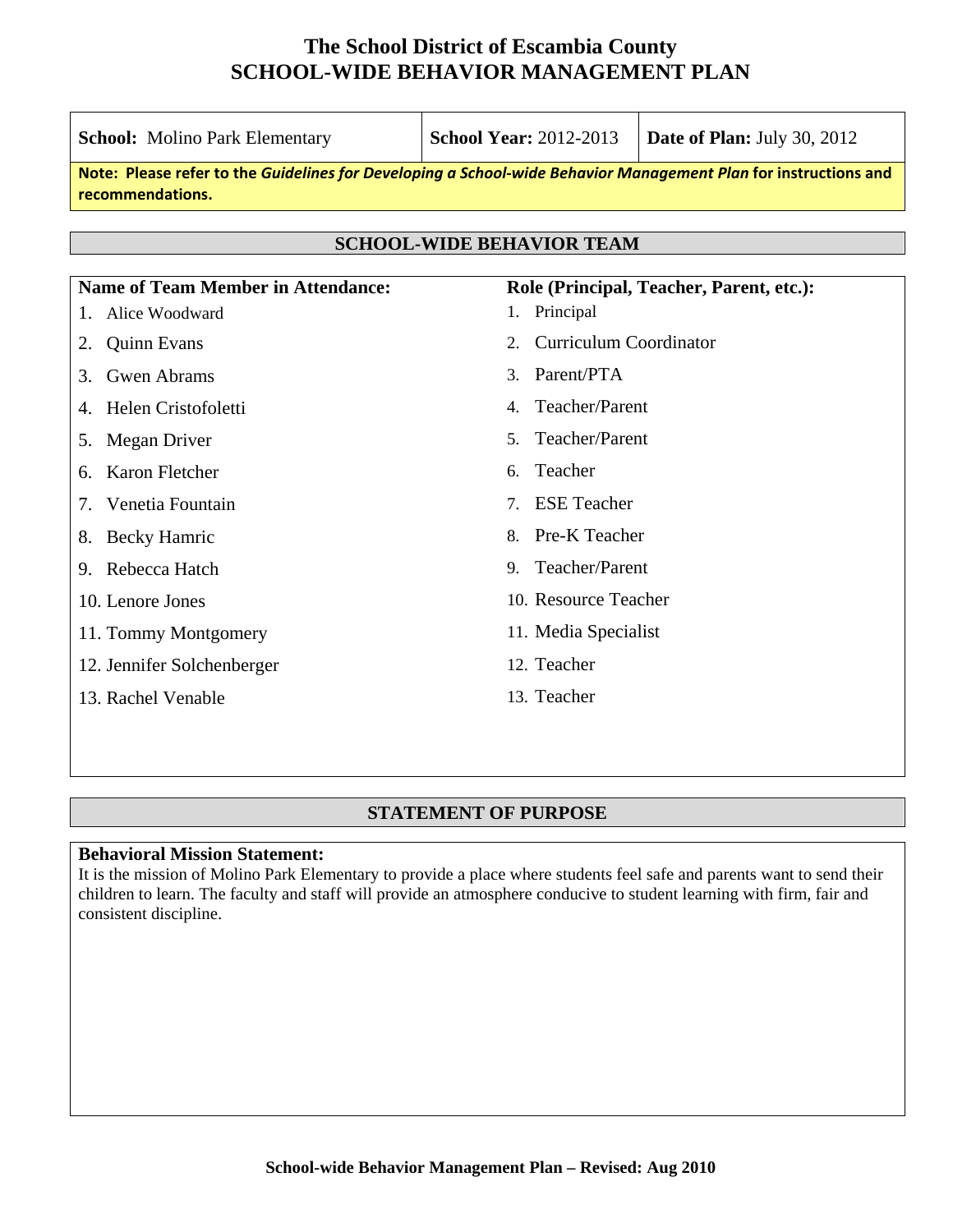## **BASELINE DATA**

## **PREVIOUS SCHOOL YEAR** 2011 - 2012

| <b>Office Discipline Referrals (ODR)</b>                                         |      |  |  |
|----------------------------------------------------------------------------------|------|--|--|
| Number of Office Discipline<br>Referrals (ODR)                                   | 67   |  |  |
| Average ODR per Student<br>$(\text{\# ODR} \div \text{\# of students enrolled})$ | .14  |  |  |
| Number of Students with ODR                                                      | 56   |  |  |
| <b>Attendance</b>                                                                |      |  |  |
| <b>Average Daily Attendance</b>                                                  | 95.4 |  |  |
| Excused Tardies (Elem)                                                           |      |  |  |
| Unexcused Tardies (Elem)                                                         |      |  |  |
| Excused Early Check-outs (Elem)                                                  |      |  |  |
| Unexcused Early Check-outs (Elem)                                                |      |  |  |

| <b>Out-of-School Suspensions (OSS)</b>                                                          |     |  |  |  |
|-------------------------------------------------------------------------------------------------|-----|--|--|--|
| Number of Incidents of<br>Out-of-School Suspension (OSS)                                        | 22  |  |  |  |
| Average OSS per Student<br>$(\text{\#} \text{OSS} \div \text{\#} \text{ of students enrolled})$ | .04 |  |  |  |
| Number of Students with OSS                                                                     | 22  |  |  |  |
| <b>In-School Suspensions (ISS)</b>                                                              |     |  |  |  |
| Number of Incidents of<br>In-School Suspension (ISS)                                            | 12  |  |  |  |
| Average ISS per Student<br>$(\text{\# ISS} \div \text{\# of students enrolled})$                | .02 |  |  |  |
| Number of Students with ISS                                                                     | 12  |  |  |  |
| <b>Bullying Prevention</b>                                                                      |     |  |  |  |
| Percent of Students Trained                                                                     | 100 |  |  |  |
| Percent of Staff Trained                                                                        | 100 |  |  |  |

## **ADDITIONAL DATA AND OUTCOMES**

**What other data or outcomes will your school use for continuous monitoring of your school-wide behavior management plan (e.g., academic data, faculty attendance, school surveys, training, ESE referrals, etc.)? The outcomes may also include various ways of analyzing school-wide behavioral data as outlined in the** *School-wide Behavioral Data Guide* **(e.g., referrals/suspensions by grade level, location, problem behavior, time of day, student, class, etc.).**

Location and time of day will be used to monitor behavior plan.

The data used will be the behavioral data printed by data clerk each nine weeks

School satisfaction surveys will also be used.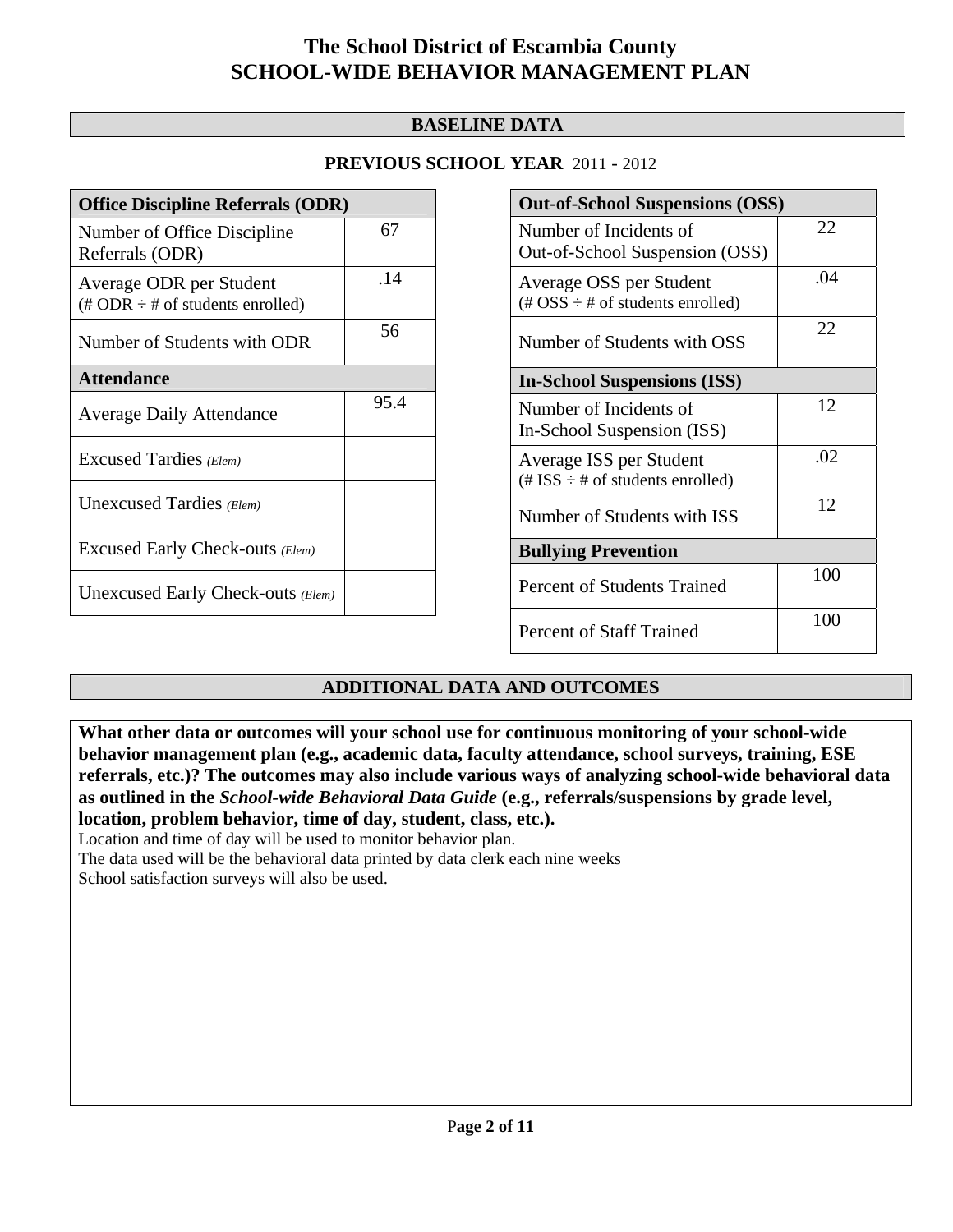### **SCHOOL-WIDE BEHAVIORAL GOALS**

#### **1. Out-of-school suspension**

It is the goal of the faculty and staff at Molino Park to reduce the number of Out of School Suspensions by following our schoolwide disciplne plan and procedures.

#### **2. Attendance**

Incentives will be used to improve attendance for the students each nine week marking period. Perfect attendance ribbons are given each nine weeks

#### **3. Bullying**

Bullying will not be tolerated. Faculty, staff, and students will be trained to identify potential bullying situations. All incidents will be reported and investigated by the school administration and interventions will be put into place. Disciplinary action will be taken by the administration if necessary. The report bullying link is on the Molino Park web page as well as the District home page.

#### **4. Office Discipline Referrals**

Office Discipline Referrals will be completed by the teacher as outlined in the Molino Park School Discipline Plan. Administration will contact parents and take action deemed appropriate.

#### **5. Tardies (Elementary – see attached plan) or Other School-wide Behavior Goal**

After three (3) tardies within a 9 week grading period, the student's citizenship grade will be lowered one grade level (unexcused tardies only). With each additional tardy the grade will continue to be lowered accordingly.

**6. Early Check-Outs (Elementary – see attached plan) or Other School-wide Behavior Goal**  After three (3) unexcused early checkouts within a 9 week grading period, the students' citizenship grade will be lowered one letter grade for each additional unexcused early checkout.

#### **7. Other School-wide Behavior Goal**  N/A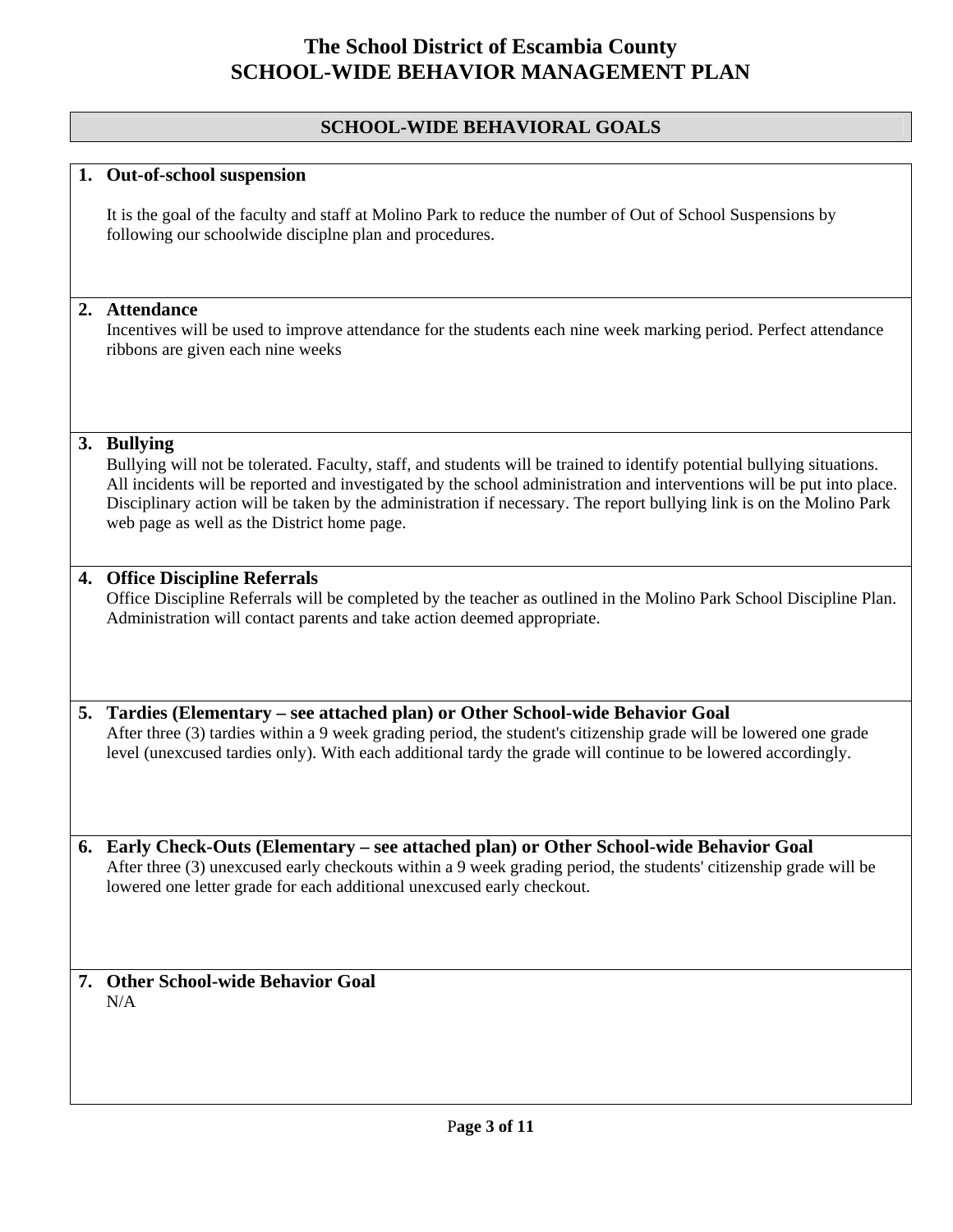## **PROGRESS MONITORING**

**Your school-wide behavior team should meet to review data and discuss concerns or revisions to your school-wide behavior management plan once a month and complete progress monitoring forms quarterly. Describe when you plan to meet (days, location, and time) throughout the school year.**  Our leadership team will meet after school monthly on the following dates and discuss/review school-wide behavior: 8/16/12; 9/19/12; 10/17/12; 11/28/12; 12/19/12; 1/16/13; 2/20/13; 3/20/13; 4/17/13; 5/15/13; 6/3/13. Our progress monitoring forms will be completed during our meetings on  $10/17/12$ ;  $2/20/13$ ; and  $4/17/13$ ; with our final plan completed on 6/3/13.

**Describe the procedures that your school will use to collect, summarize, and analyze the behavioral data prior to team meetings. Procedures are required for entering the information into the database, summarizing the data, and developing graphs using the** *School-wide Behavioral Data Guide***.** 

Prior to each meeting the Data Clerk will print out all discipline reports, attendance reports, and late arrival/early check out reports for the team to review.

**How will your school document the school-wide behavior team meetings?** Leadership team notes are taken during all meetings.

**Describe how your school-wide behavior team will share the data and outcomes with your faculty, staff, and other stakeholders?** 

The data will be shared with the Leadership team. Each member on the Leadership team has a group of school team members that they share with monthly. The principal shares the reports with the School Advisory Team and PTA.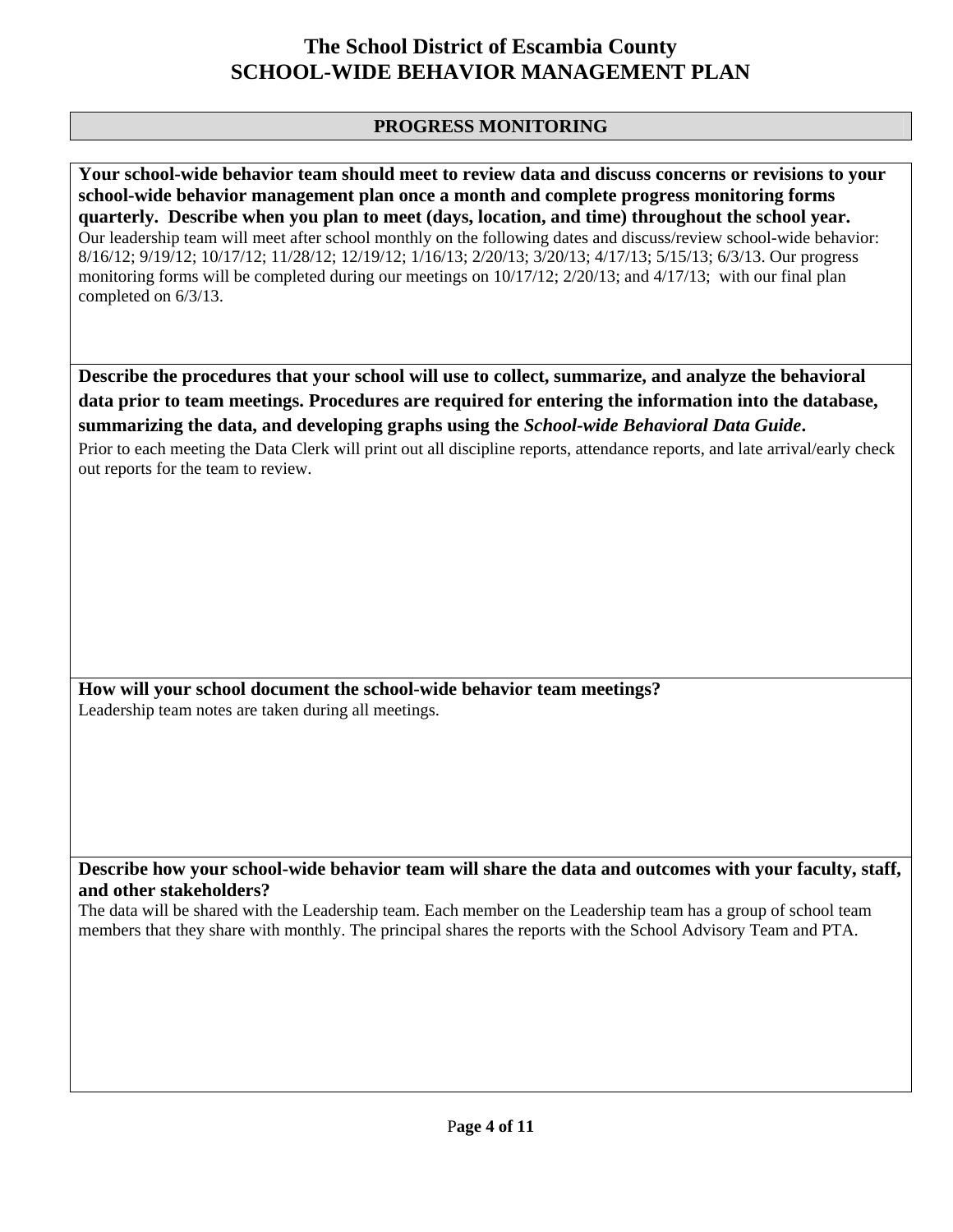## **SCHOOL EXPECTATIONS AND RULES**

# **List 3 – 5 school-wide expectations**

SOAR

S - Show Respect

O - Offer Kindness

A - Always Follow Directions

R - Remain Responsible

| Rules/<br><b>Expectations:</b>     | <b>Setting:</b><br>Bus/School                                                                                                        | <b>Setting:</b><br>Classroom/Hallway                                                                                                                          | <b>Setting:</b><br>Cafeteria                                                                                                        | <b>Setting:</b><br>Restrooms                                                                  |
|------------------------------------|--------------------------------------------------------------------------------------------------------------------------------------|---------------------------------------------------------------------------------------------------------------------------------------------------------------|-------------------------------------------------------------------------------------------------------------------------------------|-----------------------------------------------------------------------------------------------|
| <b>Show Respect</b>                | Keep hands/feet to self<br>Keep voice volume low<br>Use respectful language<br>and gestures<br>Walk as you enter/exit<br>the vehicle | Listen to adults<br>directions and rules<br>Leave others'<br>belongings alone                                                                                 | Speak politely<br>Use good table manners<br>Do not skip in line<br>Allow classmates their<br>personal space                         | Flush!<br>Wash hands with soap<br>and water<br>Throw all trash in the<br>trash cans           |
| <b>Offer Kindness</b>              | Assist other students if<br>needed<br>Remind others of the<br>established rules<br>Be patient with younger<br>students               | Offer assistance to<br>classmates<br>Compliment others who<br>are making good<br>choices or working hard                                                      | Allow others time to get<br>what they need<br>Thank those who assist<br>you                                                         | Knock and wait<br>patiently<br>Leave the restroom<br>clean for others who<br>use it after you |
| <b>Always Follow</b><br>Directions | Buckle up! Stay in<br>assigned seat<br>Notify driver of any<br>problems<br>Keep the bus clean<br>Follow bus rules                    | Follow teacher<br>directions the 1 <sup>st</sup> time.<br>Be actively involved<br>Use time wisely<br>Take care of your space<br>and materials<br>No horseplay | Use good manners<br>Eat first 10 minutes,<br>then talk to others<br>quietly at your table<br>Clean up after eating<br>Remain seated | Use facilities as<br>intended<br>Notify teacher of any<br>problems                            |
| Remain Responsible                 | Follow safety rules<br>No hroseplay<br>Walk at all times<br>Take care of your space                                                  | Complete your work<br>Walk<br>Have materials ready<br>for class<br>Be at school all day,<br>every day<br>Be prepared for class                                | Eat, then talk (after 10<br>minutes)<br>Walk<br>Clean up after yourself                                                             | Clean up after yourself<br>Notify adults of any<br>problems                                   |
|                                    |                                                                                                                                      |                                                                                                                                                               |                                                                                                                                     |                                                                                               |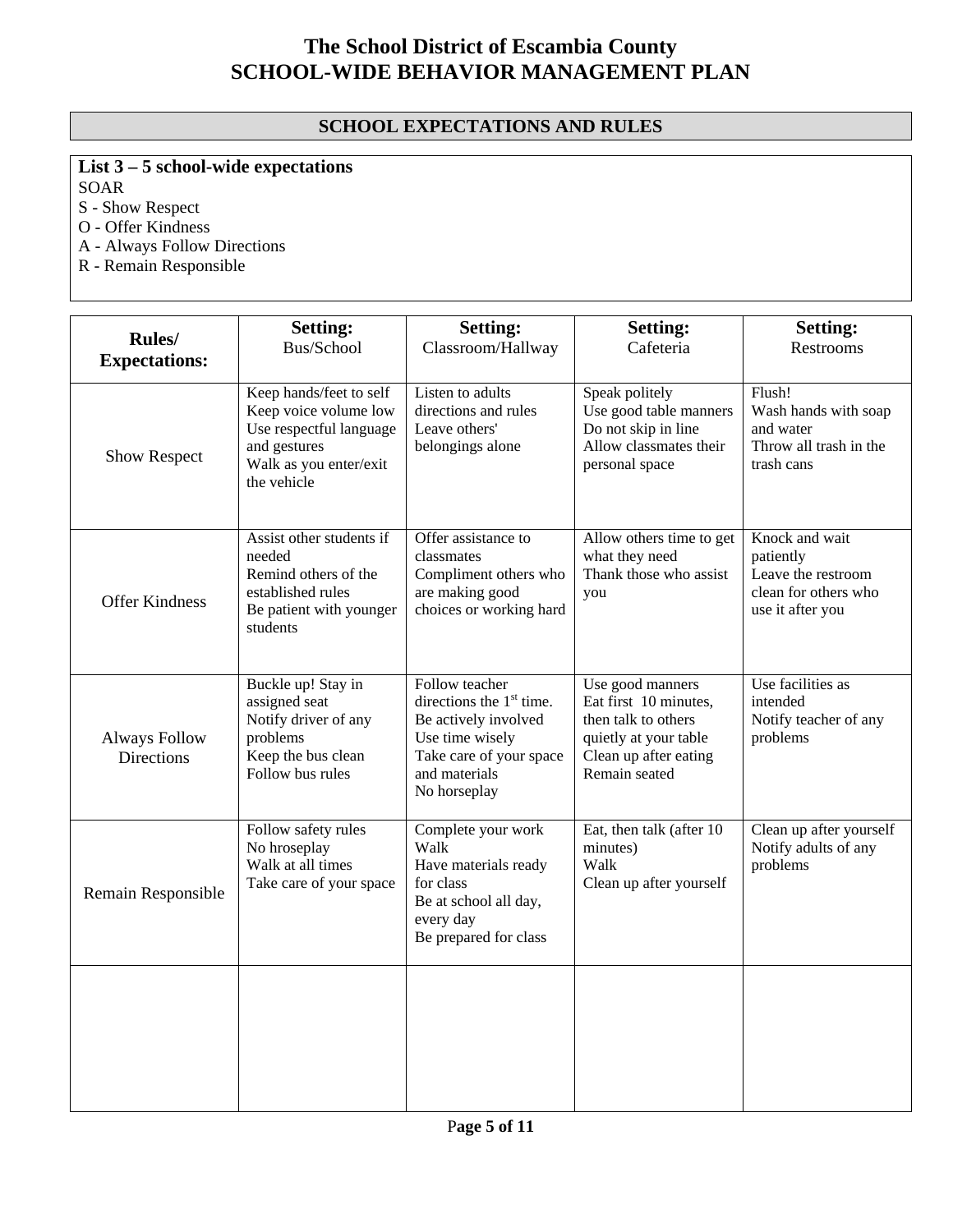### **TEACHING EXPECTATIONS AND RULES**

**How will your school introduce the school-wide expectations and rules to all of your students and staff?**  Faculty and staff will introduce the school-wide expectations during the first week of school. They will review the Rights/Responsibility Handbooks during the first week of school. Students will take the Rights and Responsibilities book home to share with parents. Parents will sign and return confirmation page stating they have gone over contents with their child. A separate Molino Park student/parent handbook will be shared with students and parents noting specific expectations and rules at Molino Park. Classroom rules will be reviewed with students every day the first week of school. The Molino Park Morning Show will show the SOAR expecrations daily throughout the year.

### **During the school year, what activities will your school implement to encourage on-going direct instruction of the school-wide expectations and rules? How will your school embed the expectations and rules into the daily curriculum?**

Students can earn Positive Behavior reports

Students of the Month are recognized each month

Daily, students are reminded and monitored for school-wide expectations and praised appropriately. Each teacher has a system to use for behavior management. K-2 students start off in the middle with appropriate behavior marks and can move up for exemplary behavior as well as moving down when inappropriate behavior occurs.

### **How often will you plan to provide refresher training on expectations and rules to staff and students in your school? How will you orient and teach new students who arrive mid-year?**

Staff training will be at the beginning of the year and as needed throughout the year. New students will be paired with a child who has excellent behaviors for their first week and the teacher will give them information for the school's expectations. The Parent/Student Handbook will be given to each new parent when registering.

- Keep rules firm, fair, and consistent school-wide
- Keep rules posted in all classrooms
- Make use of bulletin boards in classrooms and hall to embed expectations
- Counselor will address behavioral lessons in classrooms
- A newsletter, Firm, Fair, and Consistent, is sent home monthly which encourages and provides information to parents on behavior and ideas to help their child be successful at school.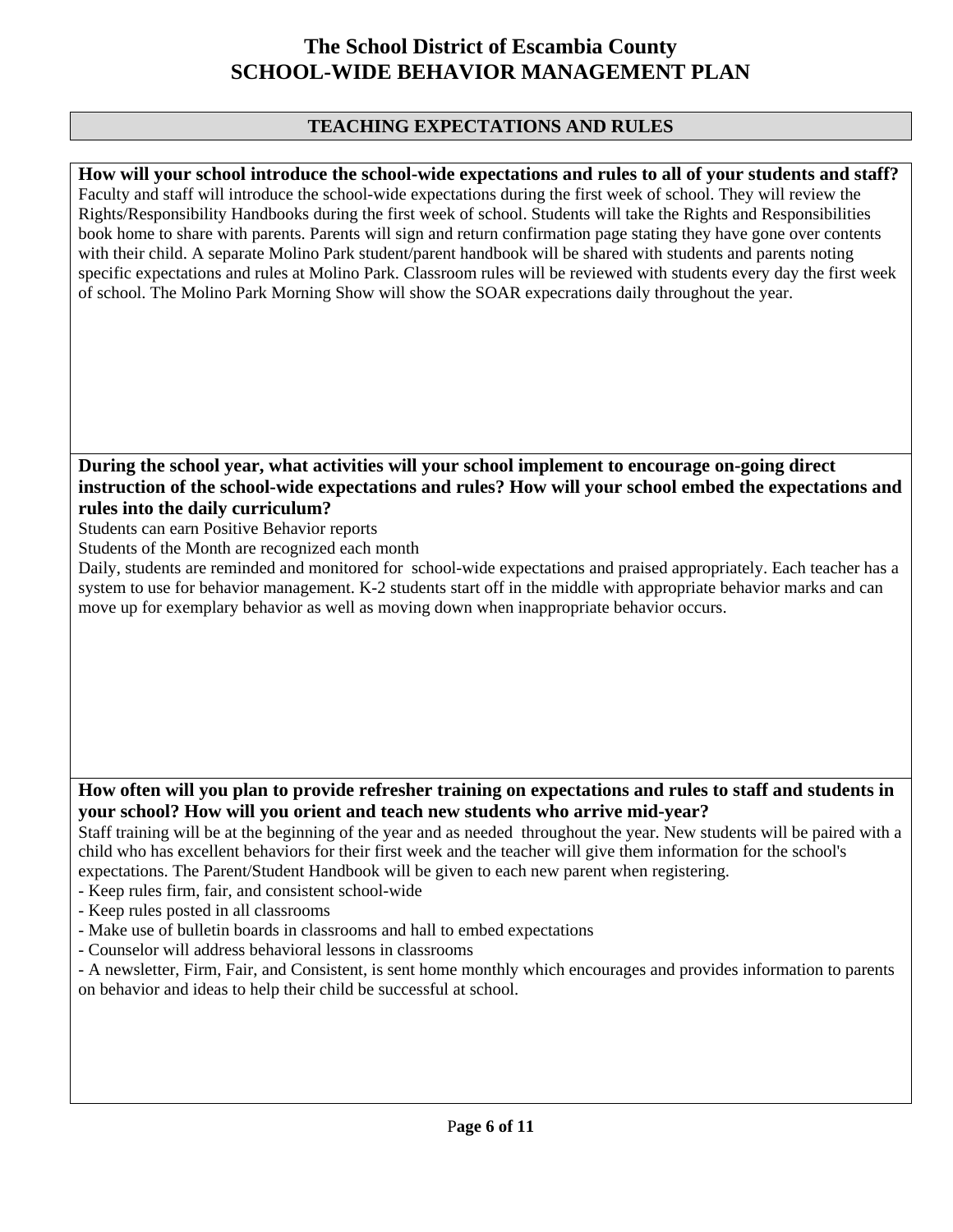### **REWARD/RECOGNITION PROGRAM**

#### **What type of reward system will you use?**

Positive Behavior Reports Student of the Month Additional Priviledges - Certificates from partners in education Citizenship Ribbons Sons of the American Revolution Citizenship award is given to four fourth and fifth grade students for exemplary behavior and citizenship Principal will verbally give praise for appropriate behaviors

#### **Describe the behaviors for which you will reward or recognize students.**

All positive behaviors No discipline referrals Good grades Positive attitude Perfect attendance

### **How will you implement the reward system?**

Teachers will be asked to provide a list of students with positive behavior each nine week grading period

Teachers will choose the Students of the Month

Students will be able to earn compliment parties

Classroom Teachers reward students weekly for positive behaviors

Certificates given in their report cards for good citizenship

Citizenship ribbons are given each nine weeks for A Citizenship grade

Classroom teachers reward students for improved behavior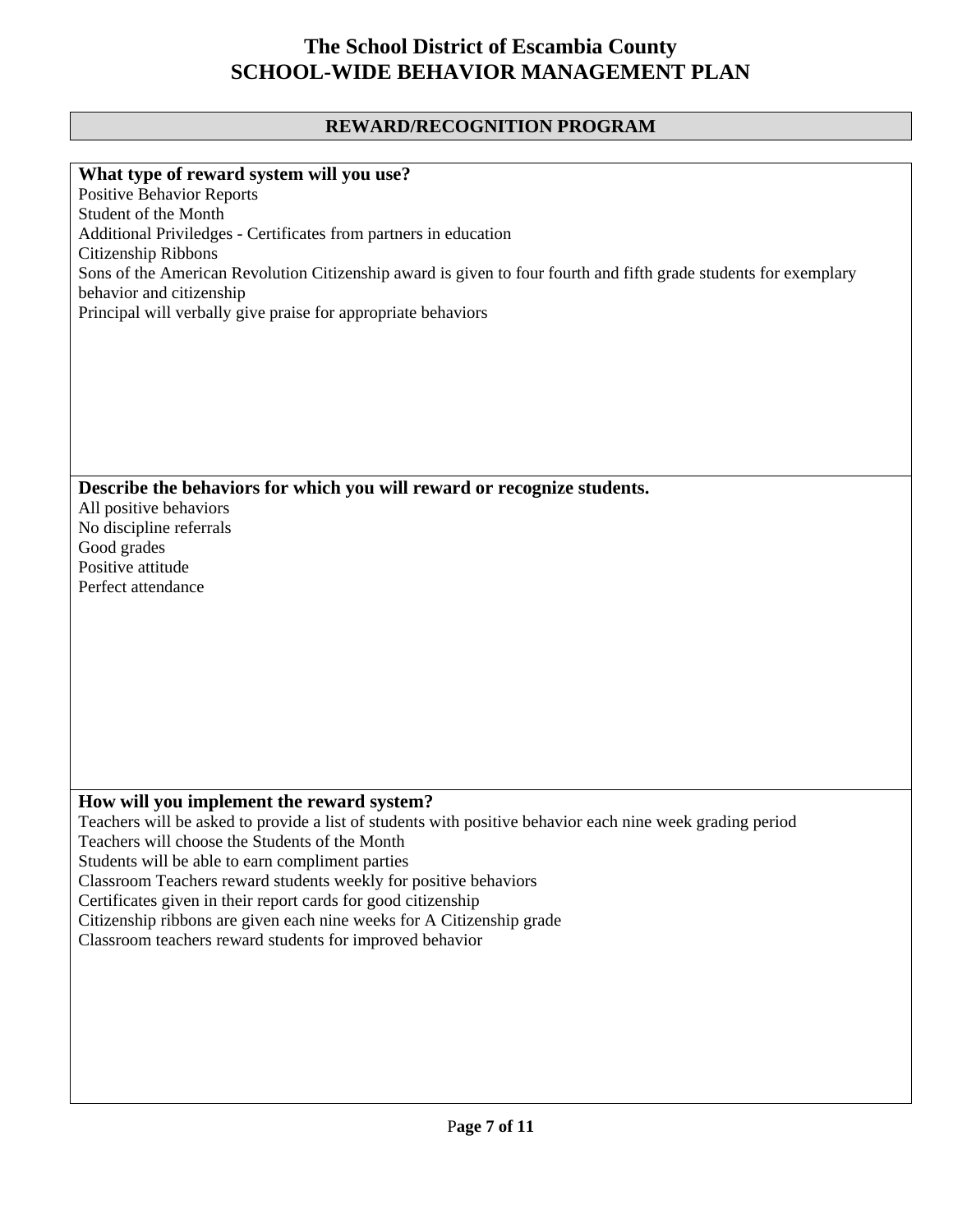## **DISCIPLINARY PROCEDURES**

# **Explain the discipline process at your school. Differentiate between minor and major behavior incidents and describe the process for documenting and addressing both types of incidents.**

Step 1 - A verbal warning

2 - Another verbal warning and classroom consequence

 3 - Individual student conference as soon as possible. Student completes Time out Behavior Improvement Form. The form is to be sent home for parent to sign. If the form is not returned the teacher will call the parents.

 4 - Repeat steps 2 and 3 if behavior re-occurs - then add additional consequence and use additional strategies (time out in another classroom)

5 - Parent conference after three timeout forms are completed within one week

 6 - If misbehavior occurs after the parent conference, the teacher completes a School Discipline Referral and sends student to the principal with the referral

7 - Administration contacts parents and determines further discipline action as necessary

\*Behaviors that present a danger to the student or others in the classroom (fighting, destruction of property) results in immediate Student Discipline Referral.

\*\* Special Area teachers will deal directly with parents if mis-behavior occurs in their class

## **What intervention strategies will your school use to prevent behavior that results in discipline referrals and out-of-school suspensions?**

Ensuring that teachers follow the steps in the discipline plan and making parental contact when needed. Continue training opportunities for positive classroom management for faculty. Teachers will plan curriculum that maximizes student engagement which will result in reduced behavior problems.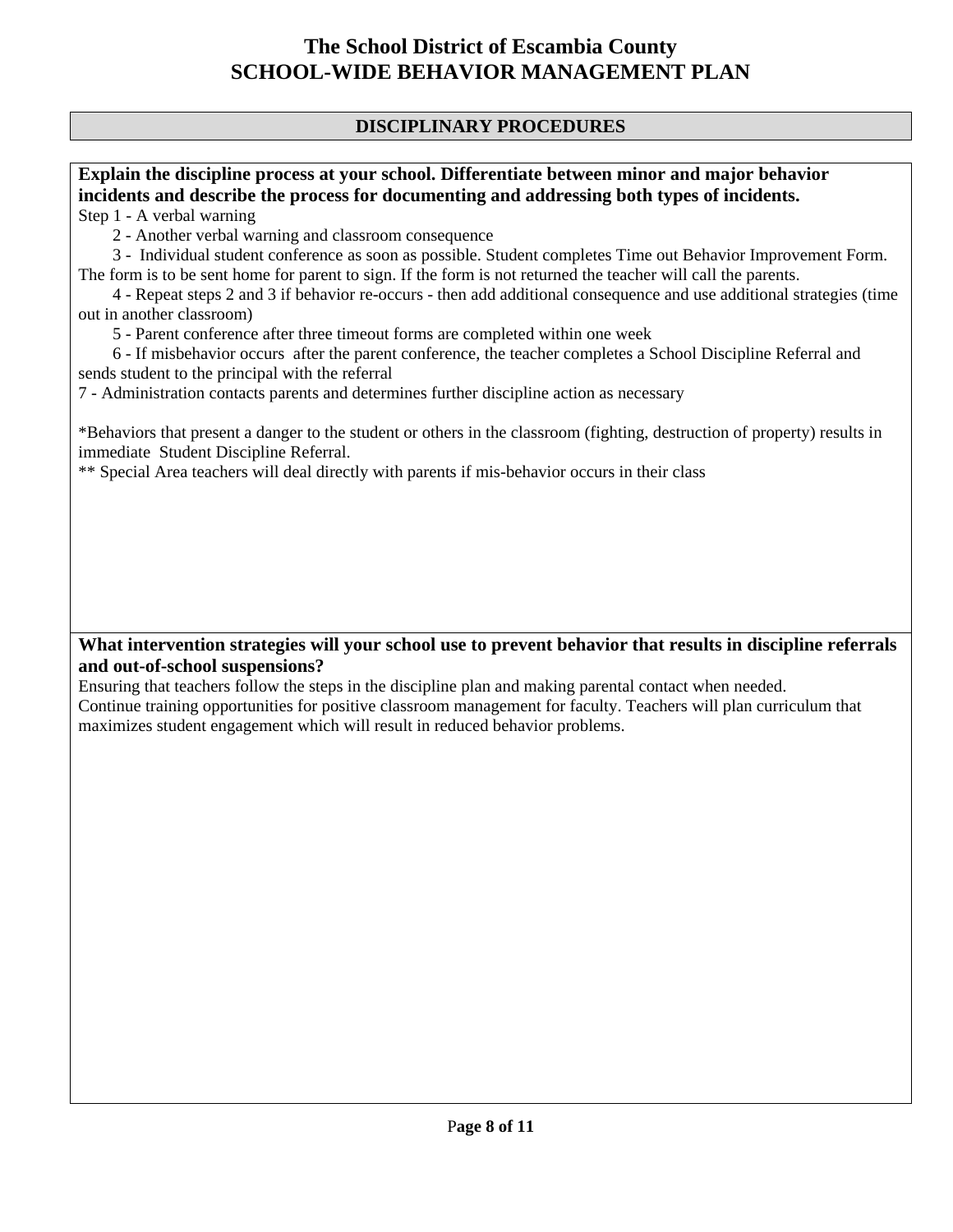# **DISCIPLINARY PROCEDURES (continued)**

| What are the consequences or disciplinary actions that are used in your school? |
|---------------------------------------------------------------------------------|
| Warning                                                                         |
| Time Out                                                                        |
| Disciplinary Meeting                                                            |
| In School Suspension                                                            |
| Out of School suspension                                                        |
| Parent/Teacher Conference                                                       |
| Parent/Administrator Conference                                                 |
| Student calls home to report misbehavior                                        |
| <b>Behavior Contract</b>                                                        |
| <b>Bus Suspension</b>                                                           |
| Home time out                                                                   |
|                                                                                 |
| Missed privileges                                                               |
|                                                                                 |
|                                                                                 |
|                                                                                 |
|                                                                                 |
|                                                                                 |
|                                                                                 |
|                                                                                 |
|                                                                                 |
|                                                                                 |
|                                                                                 |
|                                                                                 |
|                                                                                 |
|                                                                                 |
| For Middle or High Schools:                                                     |
| How do the adjudication guidelines complement your disciplinary procedures?     |
|                                                                                 |
|                                                                                 |
|                                                                                 |
|                                                                                 |
|                                                                                 |
|                                                                                 |
|                                                                                 |
|                                                                                 |
|                                                                                 |
|                                                                                 |
|                                                                                 |
|                                                                                 |
|                                                                                 |
|                                                                                 |
|                                                                                 |
|                                                                                 |
|                                                                                 |
|                                                                                 |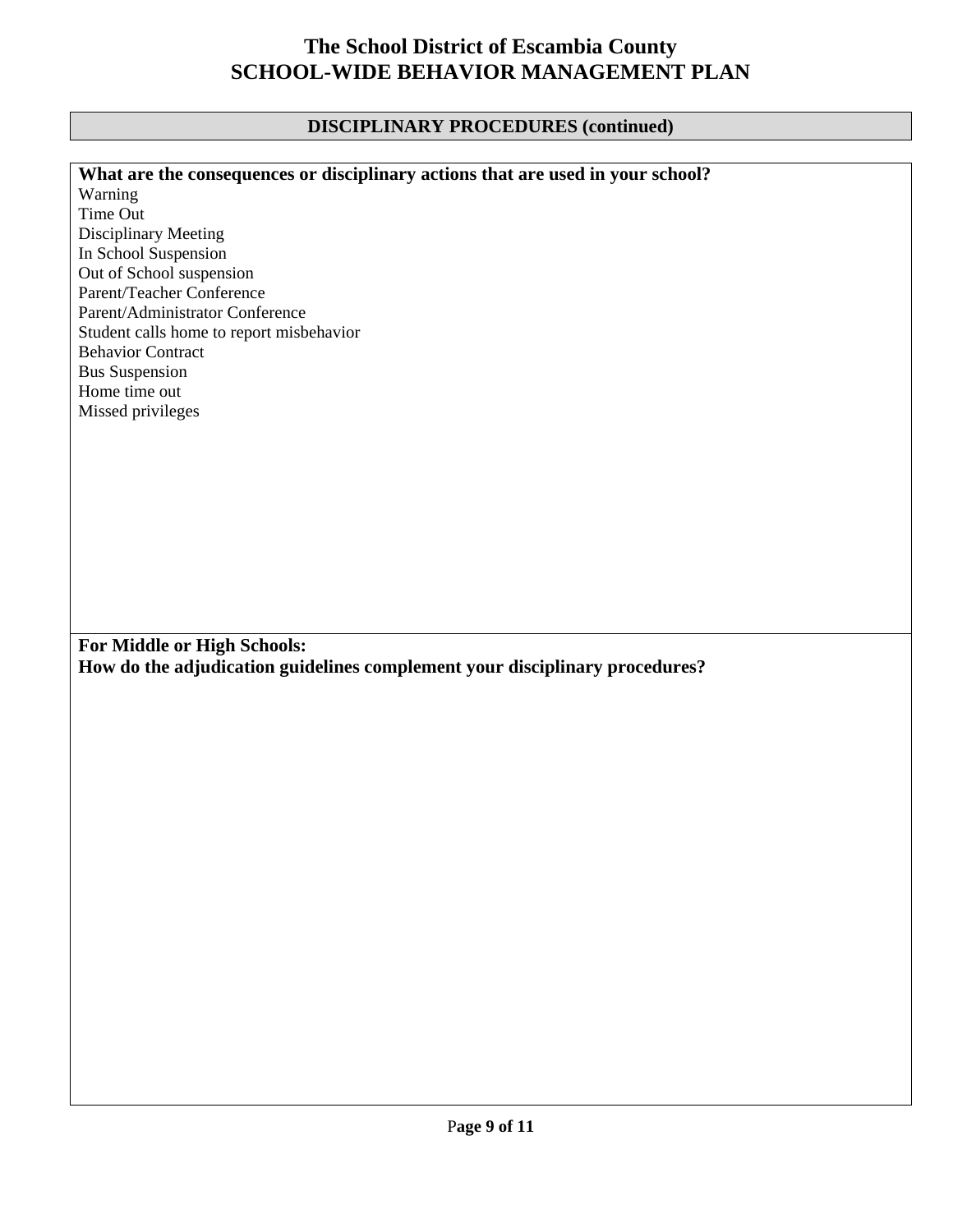# **TRAINING AND IMPLEMENTATION**

| Describe any training needs, material needs, and/or environmental arrangements necessary to                       |
|-------------------------------------------------------------------------------------------------------------------|
|                                                                                                                   |
| implement your school-wide behavior management plan.                                                              |
| Discipline Folders                                                                                                |
| Citizenship Ribbons                                                                                               |
|                                                                                                                   |
| <b>Fast Eddies Certificates</b>                                                                                   |
| Jimmy's Grill Certificates                                                                                        |
| <b>EOY Citizenship Certificates</b>                                                                               |
|                                                                                                                   |
| Agreements between teachers for time out                                                                          |
| In School Suspension Personnel (time & place for ISS)                                                             |
|                                                                                                                   |
|                                                                                                                   |
|                                                                                                                   |
|                                                                                                                   |
|                                                                                                                   |
|                                                                                                                   |
|                                                                                                                   |
|                                                                                                                   |
|                                                                                                                   |
| Describe how your school will train all faculty and staff on your school-wide behavior management                 |
| plan. How will you orient and teach new faculty and staff who arrive mid-year?                                    |
|                                                                                                                   |
| Leadership team members will provide training during grade level meetings                                         |
| New members of our school will be paired with a mentor teacher or staff member                                    |
| School-wide behavior is discussed when reviewing Teacher Handbook during Pre-School planning                      |
|                                                                                                                   |
|                                                                                                                   |
|                                                                                                                   |
|                                                                                                                   |
|                                                                                                                   |
|                                                                                                                   |
|                                                                                                                   |
|                                                                                                                   |
|                                                                                                                   |
|                                                                                                                   |
|                                                                                                                   |
|                                                                                                                   |
|                                                                                                                   |
|                                                                                                                   |
|                                                                                                                   |
| What school-wide routines and procedures will be implemented by all faculty and staff to facilitate               |
| your school-wide behavior management plan?                                                                        |
| Teachers will be encouraged to implement consistent classroom rules.                                              |
|                                                                                                                   |
| Positive behavior will be recognized through Students of the Month, additional privileges as determined by the    |
| administration and classroom teacher                                                                              |
| Give me Five - a quiet hand for: 1. Eyes on teacher 2. Ears listening 3. Mouth quiet 4. Hands still 5. Feet still |
|                                                                                                                   |
| <b>SOAR Expectations</b>                                                                                          |
| Guidance Counselor will be notified and assist classroom teachers with behavior plan                              |
|                                                                                                                   |
| Guidance Counselor will provide lessons in character education to individual classrooms.                          |
| Each month a core value is spotlighted by guidance counselor and classroom teachers.                              |
| Teachers are expected to plan for maximum student engagement.                                                     |
|                                                                                                                   |
|                                                                                                                   |
|                                                                                                                   |
|                                                                                                                   |